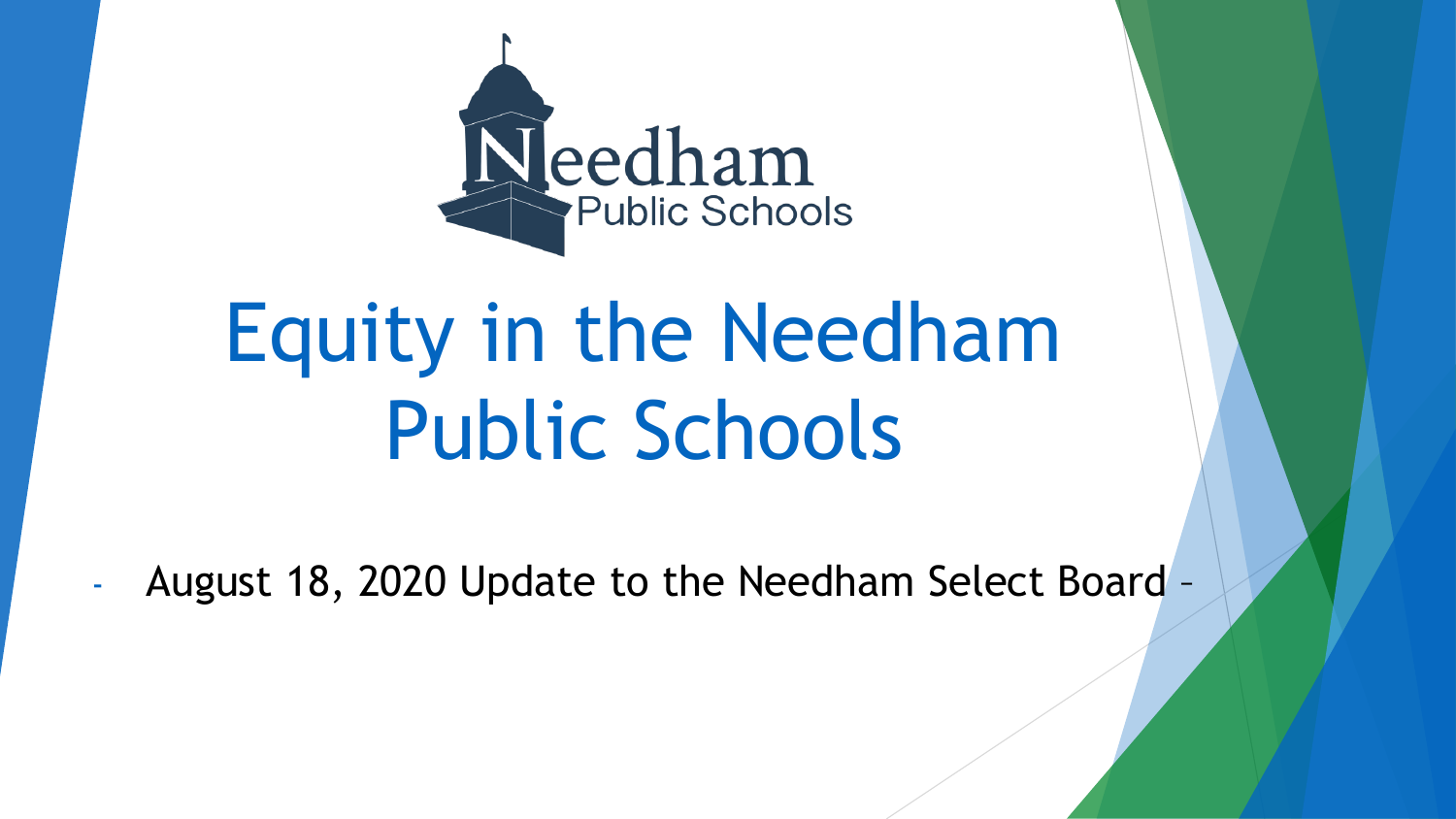

**THE RACE, EQUITY, ACCESS & LEADERSHIP COALITION (REAL) PROVIDES A STRUCTURE AND FRAMEWORK TO SUPPORT AND GUIDE OUR EFFORTS TO BE CULTURALLY PROFICIENT, ANTI-RACIST, AND TO ELIMINATE BARRIERS FOR ALL CHILDREN.**

**WE ARE COMMITTED TO ENGAGING STAFF, STUDENTS, FAMILIES, AND COMMUNITY MEMBERS IN CONVERSATIONS AND ACTIONS THAT PROMOTE EQUITABLE PRACTICES FOR ALL IN OUR COMMUNITY.**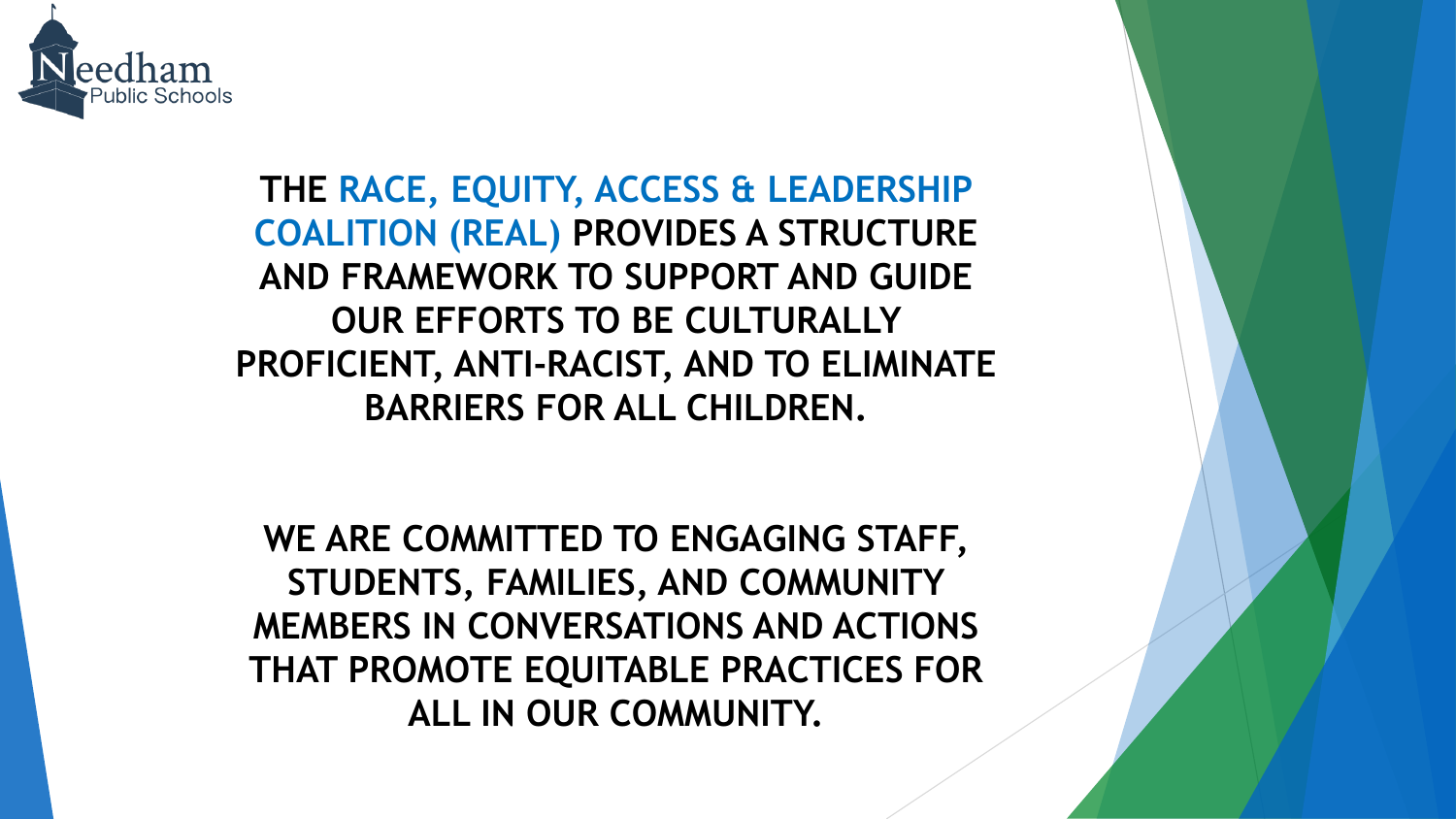



**One year ago… STUDENTS TELLING THEIR STORY TO ALL STAFF at Back To School Meeting in August 2019**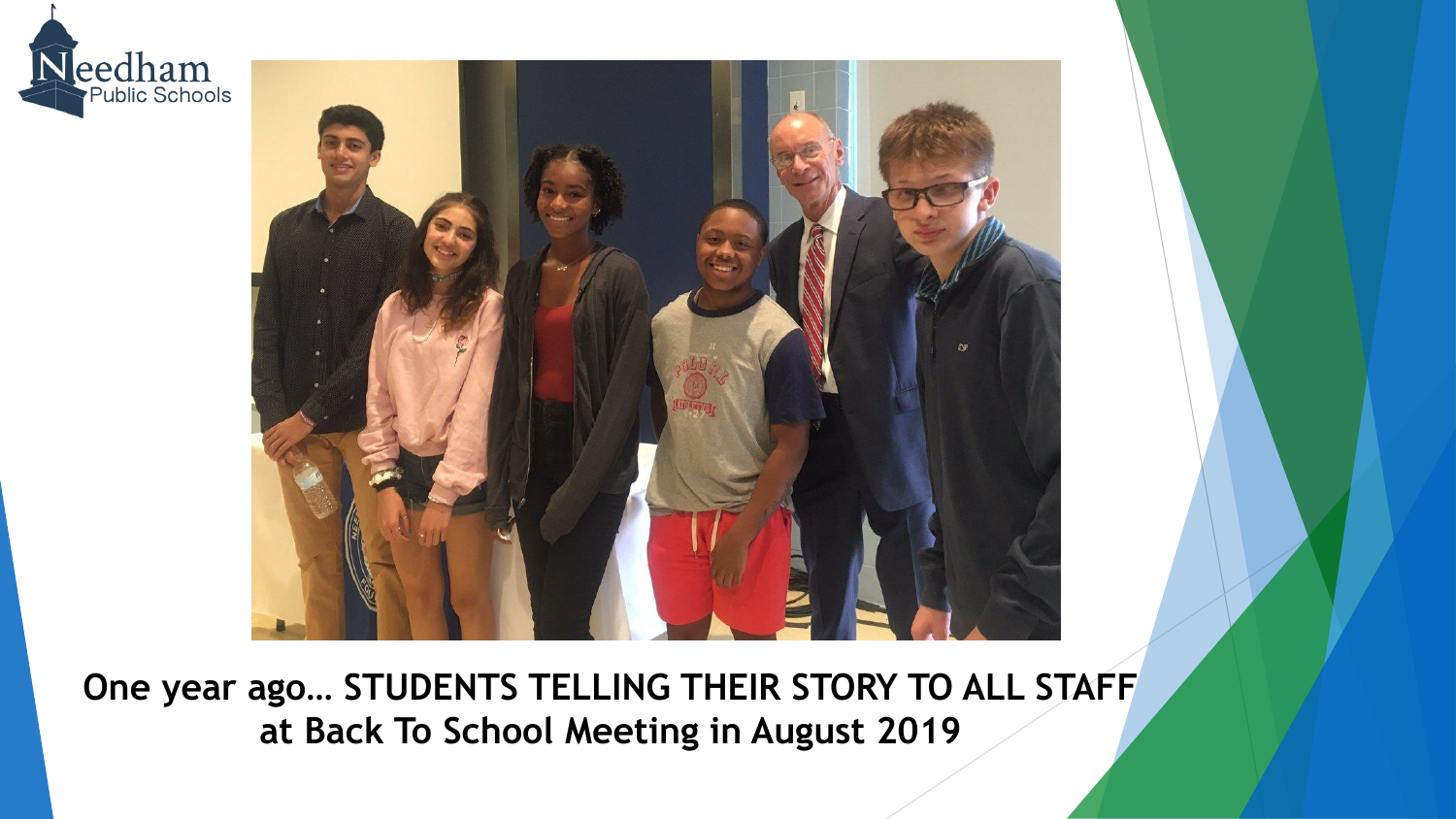

- REAL Coalition held its first meeting in October 2018
- Includes district leaders, school leaders, teachers, parents, community members, students
- Three-tiered system: larger Coalition, Steering Committee, and sub-committees supporting six goal areas:
	- 1. Policies and Practices in support of equity
	- 2. Curriculum & Instruction in support of equity
	- 3. Professional Learning in support of equity
	- 4. Hiring and Employment practices in support of equity
	- 5. Culture and Climate in support of equity
	- 6. Communications and Community Engagement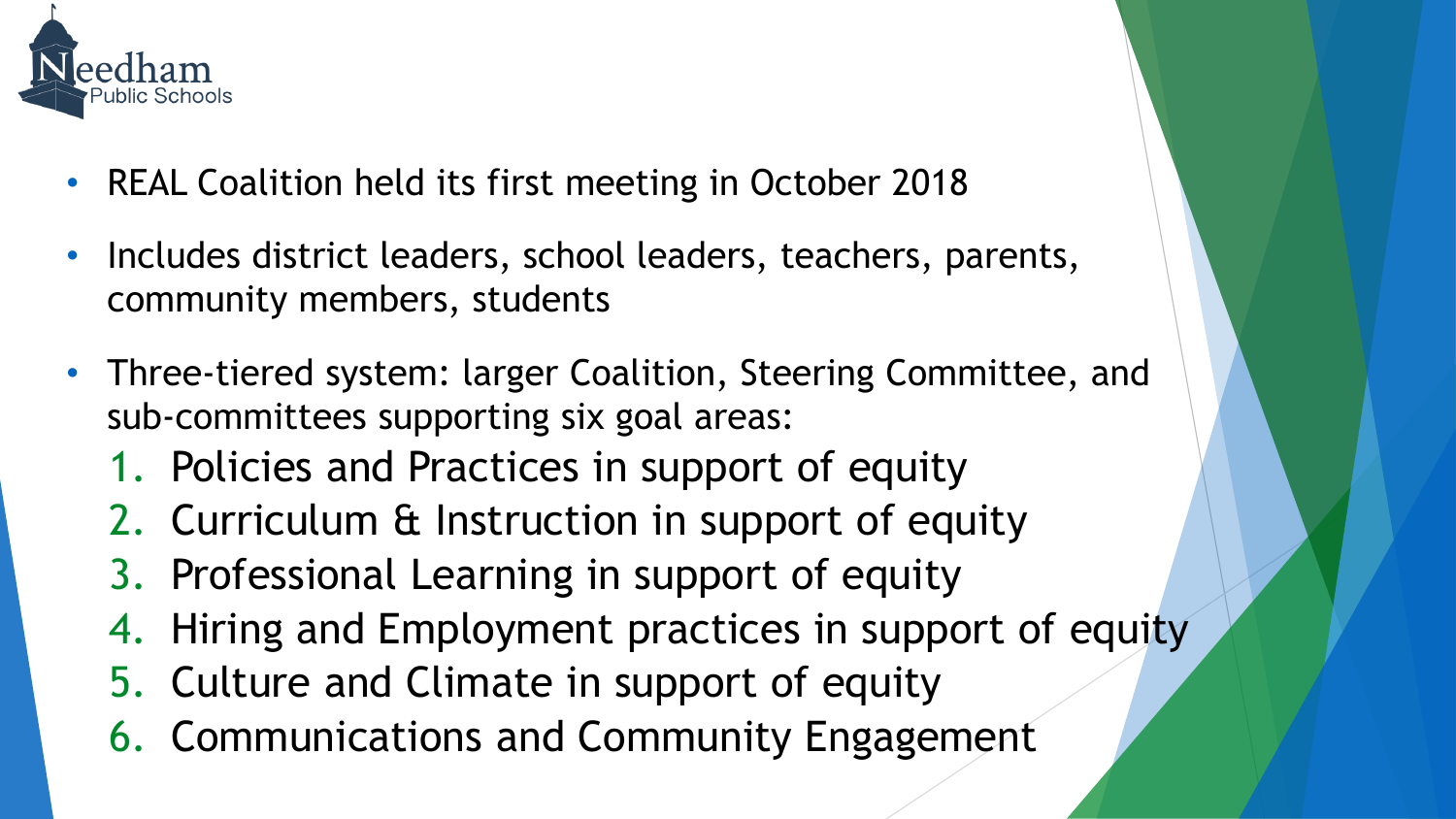

## **Highlighting a few REAL Accomplishments SY 2019-2020:**

- Elementary Racial Literacy Task Force
- Elementary Parent Groups ("In My Shoes")
- Middle School Social Justice League
- Middle School Launching Scholars Program
- High School Castle Scholars Program
- *Courageous Conversations on Race* added to High School curriculum
- SAFE: Students Advocating for Equity
- Culturally Responsive Teaching & Learning, aka *Know Yourself, Know Your Students, Know Your Practice:* framework that all educators use to embed equity into our daily practice; includes list of culturally responsive competencies, reflective questions that promote personal growth, tools and resources for immediate use
- Increasing the number of staff of color being hired year over year
- Portrait of A Needham Graduate: 5-year Strategic Plan with shared vision of the future for ALL students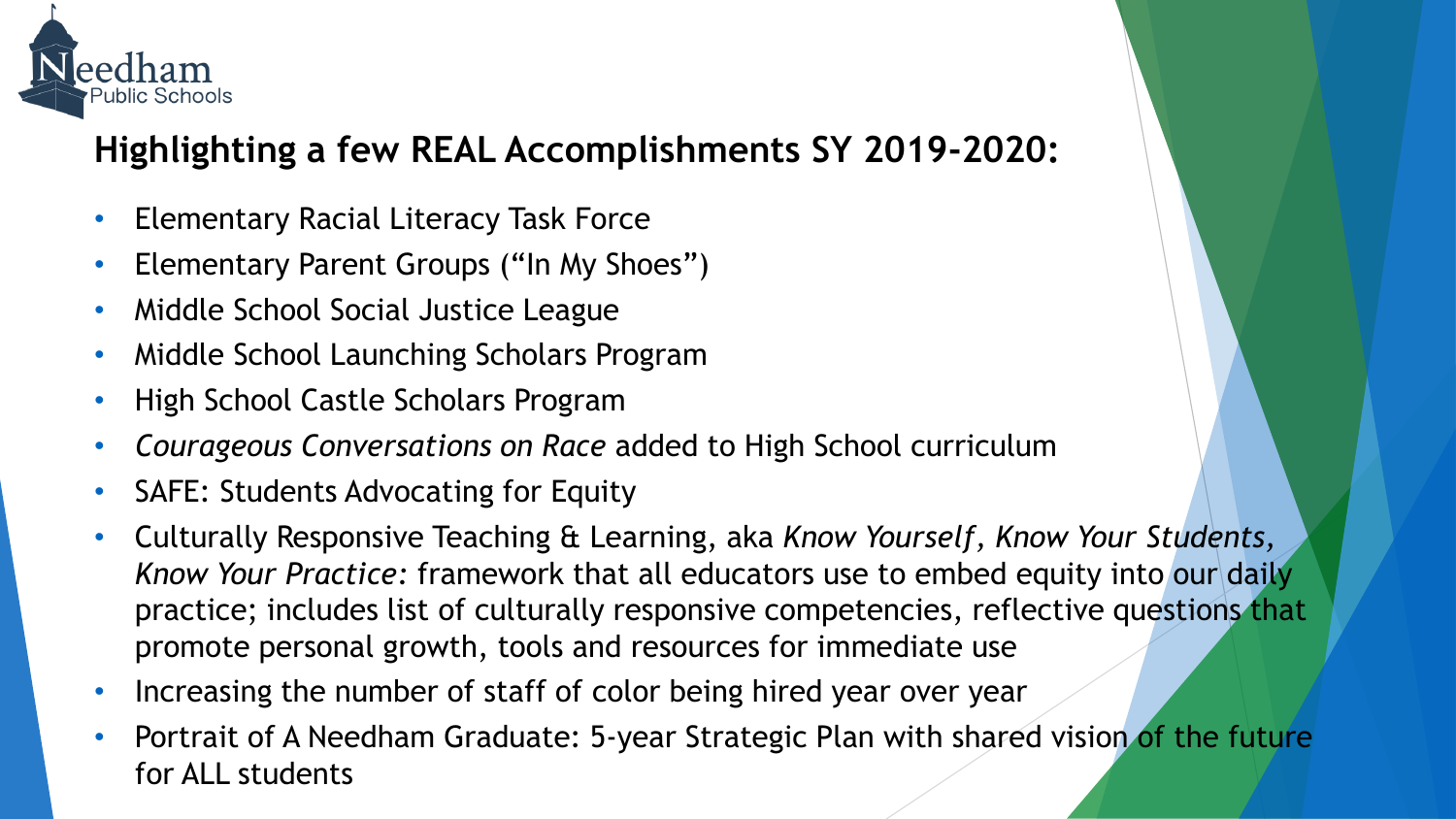

## **Highlighting a few recent Communications:**

May 2020 [posting from the district's Senior Leadership Team](https://docs.google.com/document/d/1sUXhgEfX-OHbqjA8Q7tMdBIpYuLtlyOH0wHp0nN8DME/edit?usp=sharing) addressing the news about national protests and riots and the steps Needham Public Schools can take to demonstrate to the community, our families, and our students that we care and we have an obligation as educators and human beings to address injustice, ignorance, and racism.

June 2020 [interview with WBUR o](https://www.wbur.org/news/2020/06/05/metco-superintendents-racial-justice)n how protests are being addressed with students. Superintendents of METCO districts joined together to call for unity against racial discrimination in schools.

August 2020 AASA School Administrator magazine article entitled No, I Am Not Color Blind**:** [how Needham Public Schools strives to be inclusive and free of bia](https://drive.google.com/file/d/1vN-l9Iccg8k0IIgL8F5K56FFSQxzmu9Q/view?usp=sharing)s, but we are a reflection of a broader society in which inequality and bias exist, and that is particularly true for students of color. Our students and staff of color experience the sting and pain of racism routinely, and educators must acknowledge this.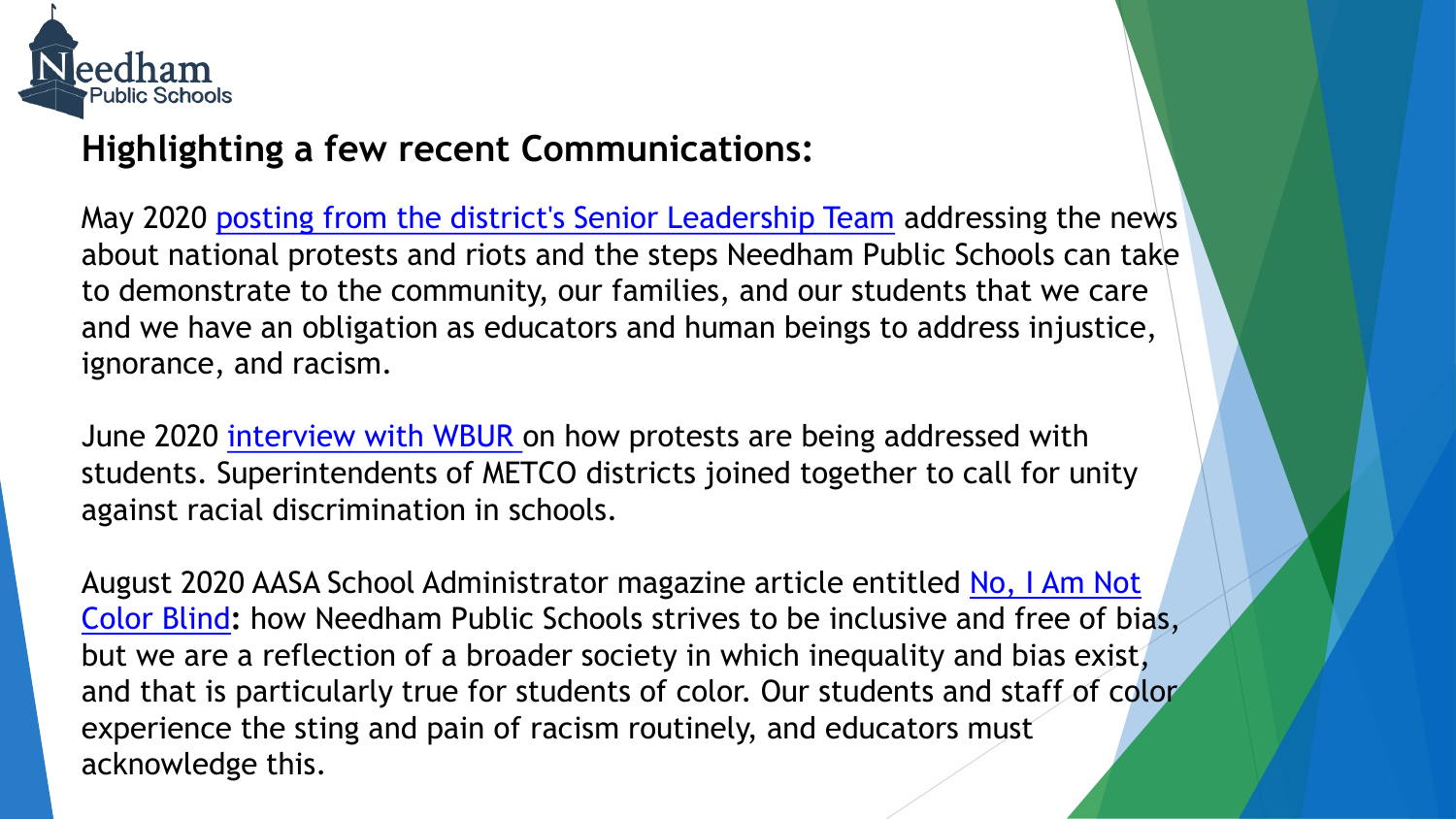

Scholarship - Citizenship - Community - Personal Growth

Home District Info Schools Departments Equity Community Ed Calendars Employment Contact Us

Equity Equity Needham Public Schools / Equity REAL Coalition Equity Updates to School Daniel E. Gutekanst The district's working definition of equity, proposed by our Superintendent as a unerintendent of Schools Committee starting point for our work, is the basis for the development of curriculum and Policies and Practices In Support assessments, the design of learning activities, the purchase of books and **REAL COALITION** members: of Equity materials, hiring staff, the facilitation of meetings, and just generally going about Mary Lammi the business of school. Equity is in the forefront, and staff take action based on Assistant Superintendent for Curriculum & Instruction In its intent and meaning as we continue to make progress toward this district Student Support Services Support of Equity 781-455-0400 x11213 priority. (See Superintendent's Blog Back to School: It's All About Equity and for mary lammi@needham.k12.ma.us Professional Learning In Support the student perspective on equity, see Needham School Spotlight video featuring of Equity Alex McNeil leaders of Students Advocating for Equity (SAFE). Assistant Superintendent for Human Hiring & Employment Practices Resources In Support of Equity Eq.ui.ty 'e-kwa-te noun Keith Ford Culture & Climate In Support of High School Assistant Principal **Just fair** *inclusion* Equity Tamatha Bibbo  $\mathcal{C}^{\text{\tiny tree}}_{\text{\tiny \rm{off}}}$ nurturing Pollard Principal **Communications & Community** Engagement Greg Bayse **GROW** create **ACHIEVE**, Mitchell Principal What It Means to be a METCO District Steve Plasko **ÜNDERSTANDING!EACI** High School History & Social

School Highlights: Equity Work Across the District

Equity Audit Report - March 2018

Equity Audit Initial Findings -Dec 2017

which strengthen learning for **CIII** A PROCESS BY WHICH WE

ensure justice **ENGENDER RESPECT** inspire hope

we promote justice, engender respect, and inspire hope.

Equity: Fair and just access, inclusion, and participation; the practice of nurturing a learning

environment in which all children are empowered to grow, create, and achieve; freedom from

attributes and brings these to the classroom which strengthen learning for all; a process by which

bias and discrimination; an understanding that each child possesses personal gifts and

**Berlins** 

Andrea Vargas

**Sciences Department Chair** 

Newman Assistant Principal Jamie Singelais ELL Coordinator

George Goneconto Hillside Teacher Joanne Allen-Willoughby **METCO Director** Leslie Smart

Middle School METCO Coordinator

Diane Simmons

There is no place for bigotry, racism, homophobia, or hate in the classrooms of Tom Denton the Needham Public Schools. All students and staff, regardless of race, color, sex, Guidance Director homeless status, gender identity, religion, national origin, sexual orientation ability, socioeconomic status, or immigration status, have dignity and are valued Director, Strategic Planning and contributing members of our learning community. and Community Engagement

**PLEASE VISIT website dedicated to Equity work in the Needham Public Schools**

#### [www.needham.k12.ma.us/equity](http://www.needham.k12.ma.us/equity)

**Links to articles, podcasts, books, and studies curated for Needham Public Schools educators as well as our families. This resources page for Equity information is updated on an ongoing basis in response to global and local events that impact the lives of our community.**